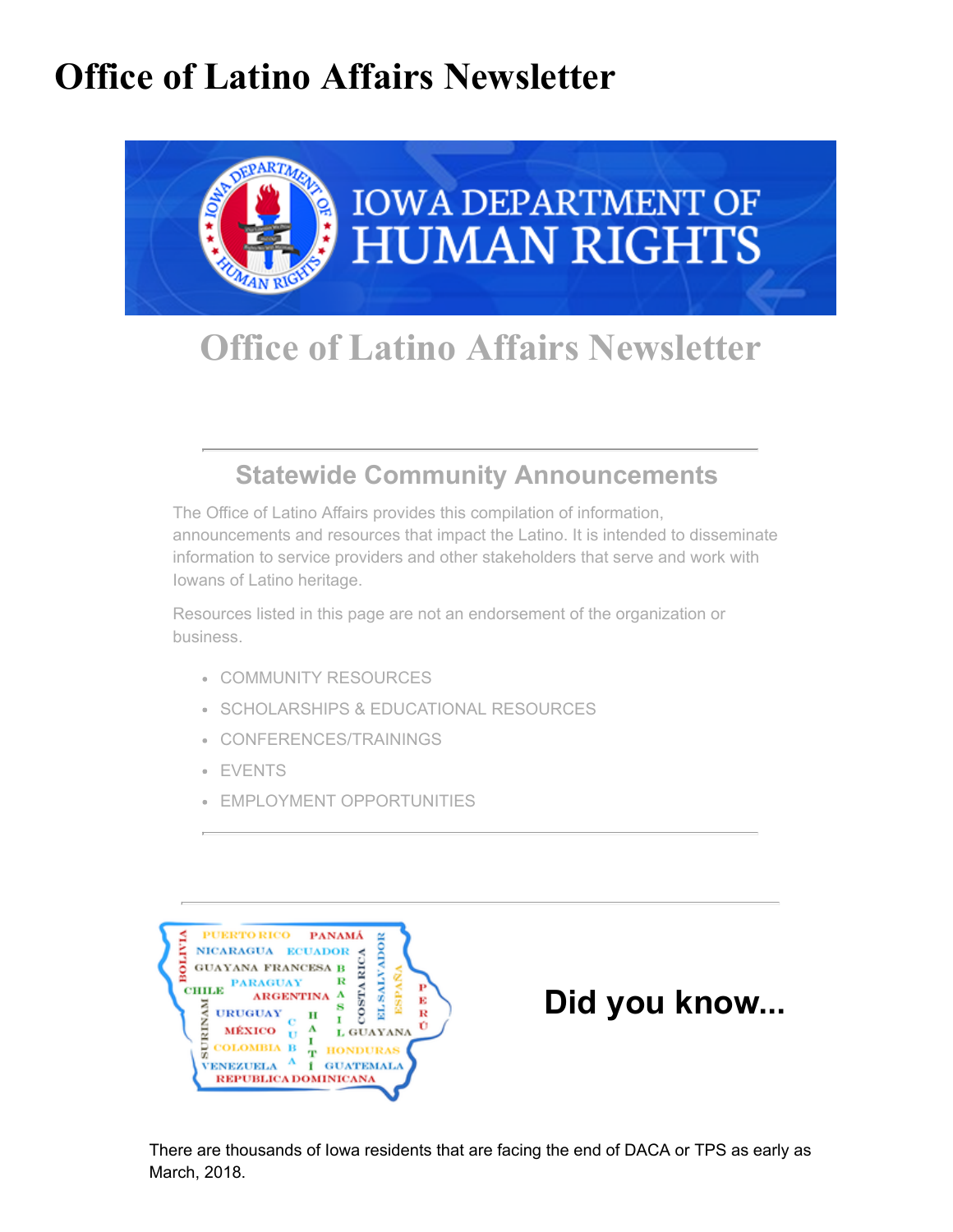#### [DACA \(Deferred Action for Childhood Arrivals\):](https://www.uscis.gov/archive/consideration-deferred-action-childhood-arrivals-daca?utm_medium=email&utm_source=govdelivery)

On June 15, 2012, the Secretary of Homeland Security announced that certain people who came to the United States as children and meet several guidelines may request consideration of deferred action for a period of two years, subject to renewal. They are also eligible for work authorization. Deferred action is a use of prosecutorial discretion to defer removal action against an individual for a certain period of time. Deferred action does not provide lawful status or path to citizenship.

[Here's a breakdown of the countries where DACA recipients come from \(USCIS report\):](https://www.uscis.gov/sites/default/files/USCIS/Resources/Reports%20and%20Studies/Immigration%20Forms%20Data/All%20Form%20Types/DACA/daca_performancedata_fy2017_qtr3.pdf?utm_medium=email&utm_source=govdelivery)



U.S. Citizenship<br>and Immigration **Services** 

| <b>Top Countries of Origin</b> | Accepted to Date <sup>1</sup> |          |              |
|--------------------------------|-------------------------------|----------|--------------|
|                                | <b>Initials</b>               | Renewals | <b>Total</b> |
| Mexico                         | 697,717                       | 756,511  | 1,454,228    |
| <b>El Salvador</b>             | 34,102                        | 36,745   | 70,847       |
| Guatemala                      | 24,583                        | 23,991   | 48,574       |
| <b>Honduras</b>                | 22,383                        | 23,230   | 45,613       |
| Peru                           | 9,775                         | 11,794   | 21,569       |
| South Korea                    | 7,854                         | 11,593   | 19,447       |
| <b>Brazil</b>                  | 8,529                         | 8,925    | 17,454       |
| Ecuador                        | 7,728                         | 8,436    | 16,164       |
| Colombia                       | 7,258                         | 8,351    | 15,609       |
| Philippines                    | 5,088                         | 6,156    | 11,244       |
| Argentina                      | 5,213                         | 5,611    | 10,824       |
| India                          | 3,764                         | 4,379    | 8,143        |
| Jamaica                        | 4,406                         | 3,953    | 8,359        |
| Venezuela                      | 3,466                         | 3,835    | 7,301        |
| <b>Dominican Republic</b>      | 3,780                         | 3,348    | 7,128        |
| Uruguay                        | 2,603                         | 2,648    | 5,251        |
| Unknown                        | 2,679                         | 2,596    | 5,275        |
| <b>Bolivia</b>                 | 2,224                         | 2,685    | 4,909        |
| <b>Costa Rica</b>              | 2,279                         | 2,554    | 4,833        |
| Tobago                         | 2,441                         | 1,709    | 4,150        |
| Poland                         | 1,970                         | 2,150    | 4,120        |
| Chile                          | 1,891                         | 2,185    | 4,076        |
| Pakistan                       | 1,937                         | 2,156    | 4,093        |
| Nicaragua                      | 1,885                         | 1,897    | 3,782        |
| Guyana                         | 1,479                         | 1,567    | 3,046        |

#### [TPS \(Temporary Protective Status\):](https://www.uscis.gov/humanitarian/temporary-protected-status?utm_medium=email&utm_source=govdelivery)

The Secretary of Homeland Security may designate a foreign country for TPS due to conditions in the country that temporarily prevent the country's nationals from returning safely, or in certain circumstances, where the country is unable to handle the return of its nationals adequately. USCIS may grant TPS to eligible nationals of certain countries (or parts of countries), who are already in the United States.

During a designated period, individuals who are TPS beneficiaries can obtain an employment authorization document. TPS is a temporary benefit that does not lead to lawful permanent resident status or give any other immigration status.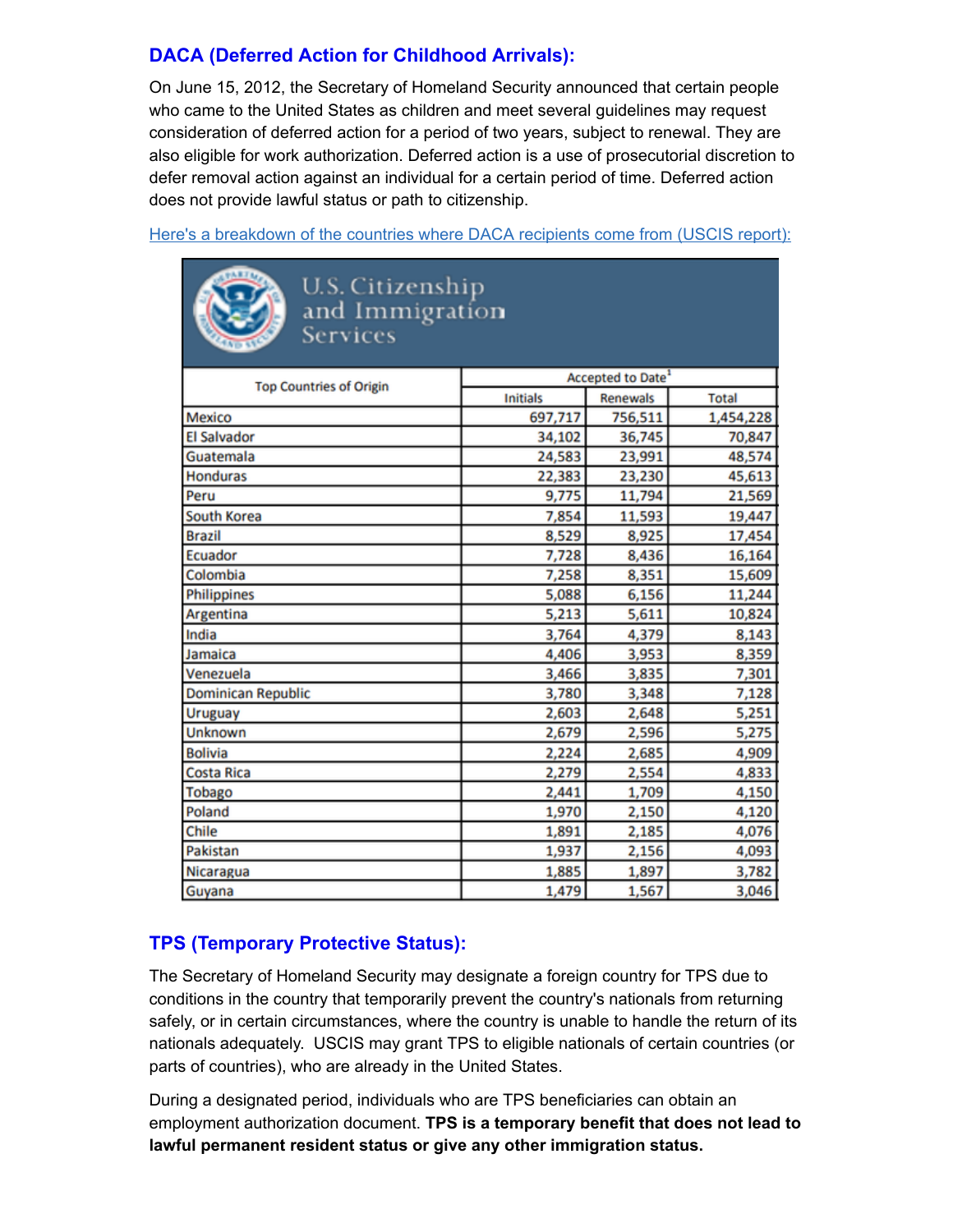Countries Currently Designated for TPS:

[El Salvador](https://www.uscis.gov/node/41898?utm_medium=email&utm_source=govdelivery)[,](https://www.uscis.gov/node/41416?utm_medium=email&utm_source=govdelivery) [Haiti](https://www.uscis.gov/node/41771?utm_medium=email&utm_source=govdelivery)[, H](https://www.uscis.gov/node/41416?utm_medium=email&utm_source=govdelivery)[onduras](https://www.uscis.gov/node/41422?utm_medium=email&utm_source=govdelivery)[, N](https://www.uscis.gov/node/41416?utm_medium=email&utm_source=govdelivery)[epal](http://www.uscis.gov/humanitarian/temporary-protected-status-deferred-enforced-departure/temporary-protected-status-designated-country-nepal?utm_medium=email&utm_source=govdelivery)[, N](https://www.uscis.gov/node/41416?utm_medium=email&utm_source=govdelivery)[icaragu](https://www.uscis.gov/node/42241?utm_medium=email&utm_source=govdelivery)[a,](https://www.uscis.gov/node/41416?utm_medium=email&utm_source=govdelivery) [Somalia](https://www.uscis.gov/node/41671?utm_medium=email&utm_source=govdelivery)[, S](https://www.uscis.gov/node/41416?utm_medium=email&utm_source=govdelivery)[uda](https://www.uscis.gov/node/42192?utm_medium=email&utm_source=govdelivery)[n, South](https://www.uscis.gov/node/41416?utm_medium=email&utm_source=govdelivery) Sudan, [Syria](https://www.uscis.gov/node/41547?utm_medium=email&utm_source=govdelivery) & [Yemen](https://www.uscis.gov/node/49591?utm_medium=email&utm_source=govdelivery)

The current situation:

- As of September 5, 2017, **[DACA](https://www.dhs.gov/news/2017/09/05/memorandum-rescission-daca?utm_medium=email&utm_source=govdelivery)** permits that expire on/before March 5, 2018, can file for renewals until October 5, 2017. No new renewals will be accepted after this time. USCIS will not accept renewals at this time for applicants whose DACA expires after March 5, 2018. After March 5, 2018, recipients of DACA will lose the ability to legally work in the United States and start accruing unlawful presence as of the date that their work permits expire.
- On November 6, 2017, Acting Secretary of Homeland Security Elaine Duke announced her decision to terminate the Temporary Protected Status ([TPS](https://www.dhs.gov/news/2017/11/06/acting-secretary-elaine-duke-announcement-temporary-protected-status-nicaragua-and?utm_medium=email&utm_source=govdelivery)) designation for **Nicaragua** with a delayed effective date of 12 months to allow for an orderly transition before the designation terminates on January 5, 2019.
- Acting Secretary of Homeland Security Elaine Duke also determined that additional information is necessary regarding the [TPS](https://www.dhs.gov/news/2017/11/06/acting-secretary-elaine-duke-announcement-temporary-protected-status-nicaragua-and?utm_medium=email&utm_source=govdelivery) designation for [Honduras](https://www.dhs.gov/news/2017/11/06/acting-secretary-elaine-duke-announcement-temporary-protected-status-nicaragua-and?utm_medium=email&utm_source=govdelivery), and therefore has made no determination regarding Honduras at this time. As a result of the inability to make a determination, the **[TPS](https://www.dhs.gov/news/2017/11/06/acting-secretary-elaine-duke-announcement-temporary-protected-status-nicaragua-and?utm_medium=email&utm_source=govdelivery)** designation for Honduras will be automatically extended for six months from the current January 5, 2018 date of expiration to the new expiration date of July 5, 2018.
- On November 20, 2017, Acting Secretary of Homeland Security Elaine Duke announced her decision to terminate the Temporary Protected Status ([TPS](https://www.dhs.gov/news/2017/11/20/acting-secretary-elaine-duke-announcement-temporary-protected-status-haiti?utm_medium=email&utm_source=govdelivery)) designation for **[Haiti](https://www.dhs.gov/news/2017/11/20/acting-secretary-elaine-duke-announcement-temporary-protected-status-haiti?utm_medium=email&utm_source=govdelivery)** with a delayed effective date of 18 months to allow for an orderly transition before the designation terminates on July 22, 2019.

[Source:](https://www.uscis.gov/?utm_medium=email&utm_source=govdelivery) **USCIS** 

### Immigration Service Providers in Iowa

The following statewide or local non-profit agencies are staffed with immigration attorneys and/or Board of Immigration Appeals (BIA)accredited representatives.

- [American Friends Service Committee](https://www.afsc.org/program/iowa-immigrant-rights-program?utm_medium=email&utm_source=govdelivery)
- [Catholic Charities of the Archdiocese of](https://www.catholiccharitiesdubuque.org/catholic-charities-services/immigration-legal-services/?utm_medium=email&utm_source=govdelivery) **Dubuque**-Immigration Outreach Program
- [Diocese of Davenport Immigration Program |](https://davenportdiocese.org/immigration-program?utm_medium=email&utm_source=govdelivery) Davenport
- [Diversity Service Center of Iowa |](https://sites.google.com/site/diversityservicecenterofiowa/?utm_medium=email&utm_source=govdelivery) Muscatine
- [Iowa City Compassion Immigrant Resource Center |](http://www.iccompassion.org/?utm_medium=email&utm_source=govdelivery) Iowa City
- [Iowa Coalition Against Domestic Violence](http://www.icadv.org/?utm_medium=email&utm_source=govdelivery)
- **[Iowa Coalition Against Sexual Assault](https://www.iowacasa.org/?utm_medium=email&utm_source=govdelivery)**
- **[Iowa Legal Aid](https://www.iowalegalaid.org/?utm_medium=email&utm_source=govdelivery)**
- **[Justice for Our Neighbors](http://www.iowajfon.org/?utm_medium=email&utm_source=govdelivery)**
- [Mary J. Treglia Community House |](http://marytreglia.org/?utm_medium=email&utm_source=govdelivery) Sioux City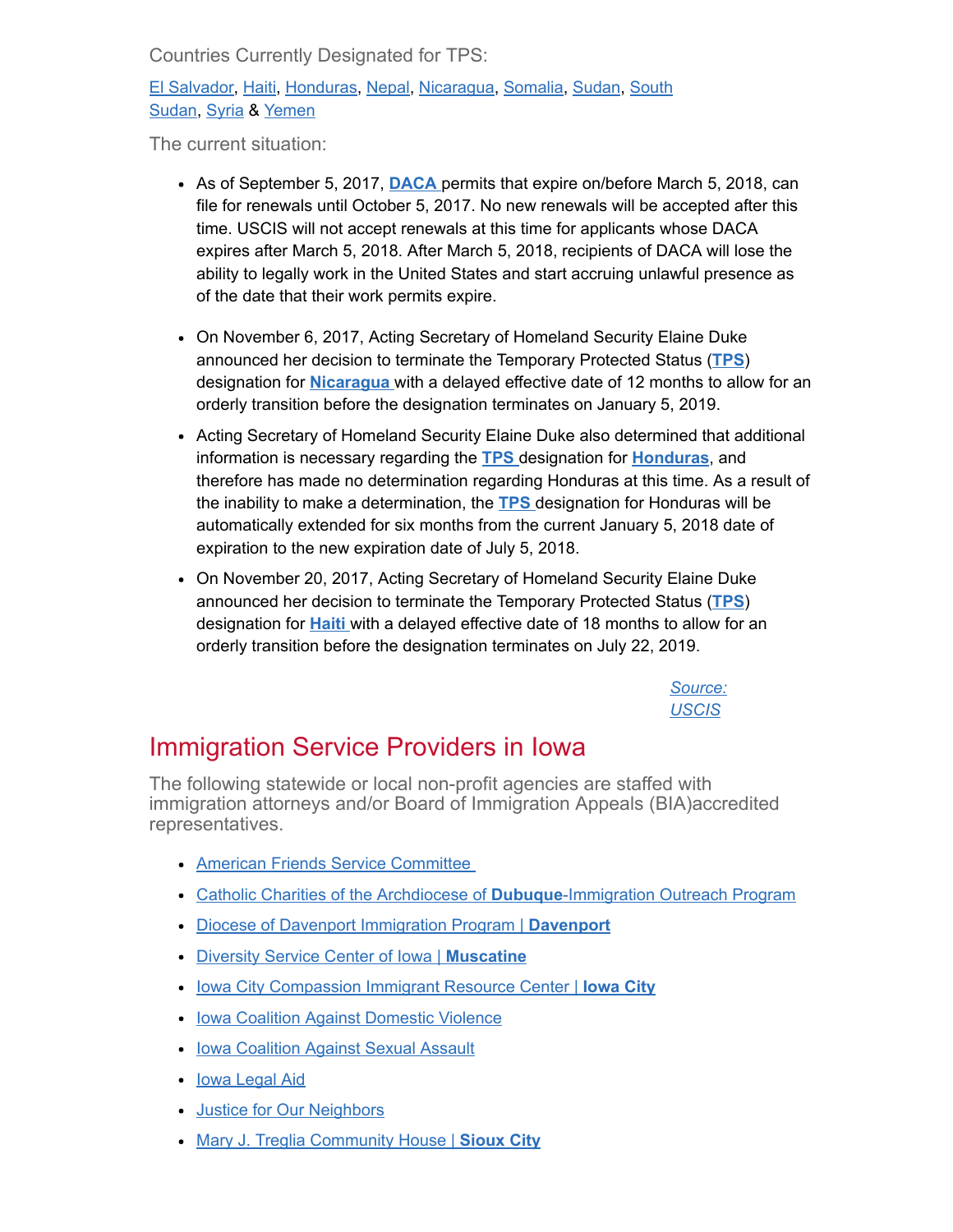Click [here](https://humanrights.iowa.gov/sites/default/files/media/Immigration%20lawyers%20list%206-14-17.pdf?utm_medium=email&utm_source=govdelivery) for a list of Immigration Attorneys in Iowa (from American Friends Service Committee)



# **Iowa Latino Hall of Fame**



To celebrate Latino heritage and honor Iowa's Latinos who have made outstanding and significant cultural, political, social, and economic contributions to Iowa, the Iowa of Commission of Latino Affairs established the [Iowa Latino Hall of Fame](https://humanrights.iowa.gov/cas/la/iowa-latino-hall-fame?utm_medium=email&utm_source=govdelivery) in 2017.

On October 7, 2017 we inducted three Latino leaders paying tribute to their contributions and setting them forth as role models for

other Latino Iowans, ensuring that their legacy is not forgotten.

[The Iowa Latino Hall of Fame plaques are displayed at the State Historical Museum of](https://iowaculture.gov/?utm_medium=email&utm_source=govdelivery) Iowa.

Meet the First Iowa Latino Hall of Fame inductees:



Mary Campos (Des Moines)

Mentor, role model and advocate. First Latina appointed to the Iowa Commission on the Status of Women, and co-chair of the Iowa Brown-Black Presidential Forum.



Community volunteer, organizer and activist. Served in the first Iowa Commission of Latino Affairs, Iowa Civil Rights Commission, Iowa Commission on the Status of Women, and many more organizations.

Henry Vargas (Davenport)

Founding member of the Davenport Civil Rights Commission and what is now called the Iowa Commission of Latino Affairs and the Office of Latino Affairs.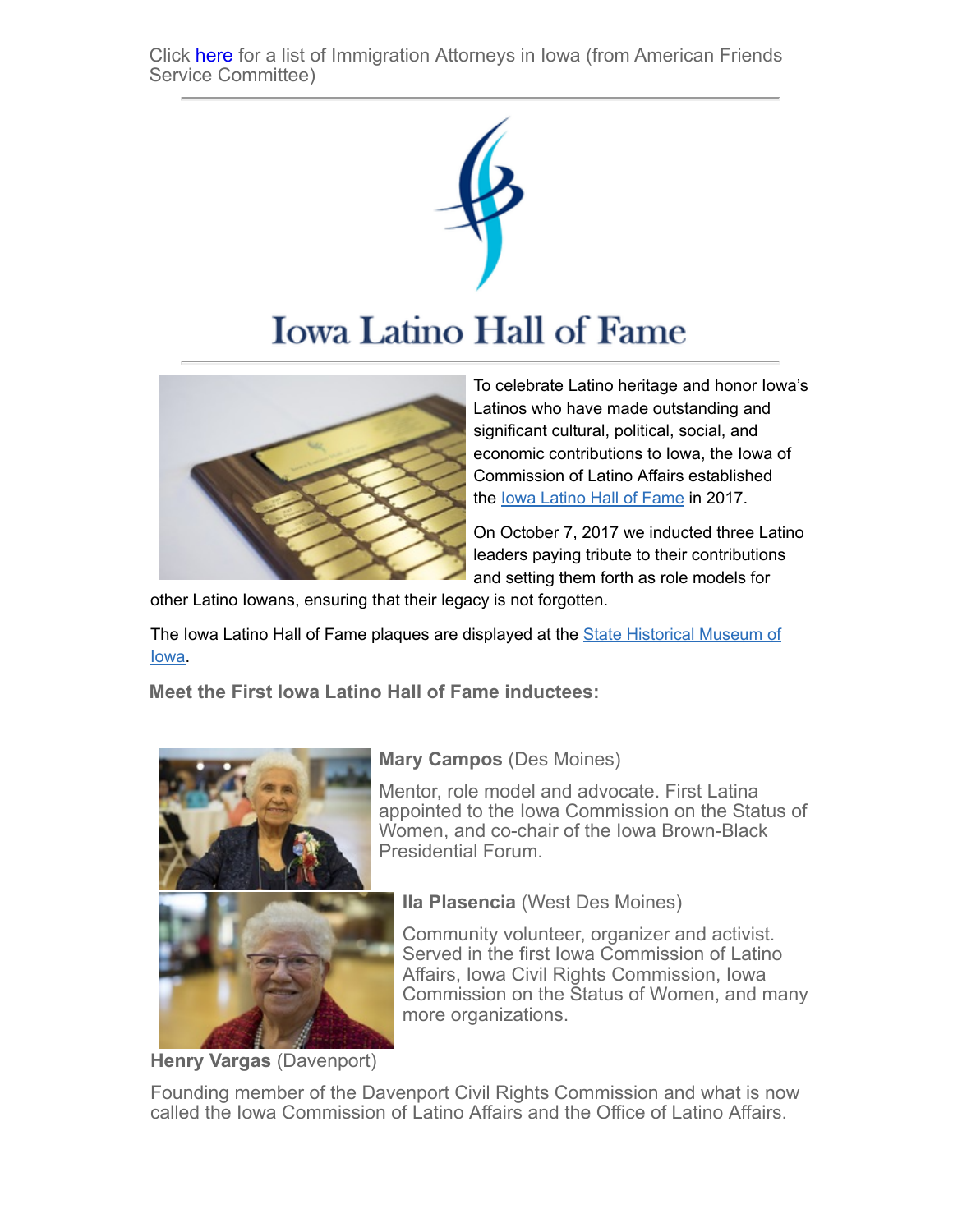

### Click here for [more pictures of](https://humanrights.iowa.gov/sites/default/files/media/2017%20Iowa%20Latino%20Hall%20of%20Fame%20Induction%20Ceremony.pdf?utm_medium=email&utm_source=govdelivery) the event.



Nominations are being accepted for the 2018 Iowa Latino Hall of Fame

To nominate an outstanding Iowa Latino/a, please fill out the form below. All entries must be submitted electronically by July 1, 2018. Any person or group may submit a nomination.

- [2018 IOWA LATINO HALL OF FAME NOMINATION FORM](https://humanrights.iowa.gov/sites/default/files/media/2018%20IOWA%20LATINO%20HALL%20OF%20FAME%20NOMINATION%20FORM.pdf?utm_medium=email&utm_source=govdelivery)
- [Nomination Form Instructions](https://humanrights.iowa.gov/sites/default/files/media/2018%20Iowa%20Latino%20Hall%20of%20Fame%20Nomination%20Intructions.pdf?utm_medium=email&utm_source=govdelivery)

## Iowa Commission of Latino Affairs

### The November commission meeting was held in Davenport and hosted by the Quad Cities Hispanic Chamber of Commerce.

#### From left to right:

~Alejandro Pino, Commissioner

- ~Jeannette Brown, Commission Chair
- ~Marlu Abarca, Commission Co-Chair
- ~Lorena Gingerich, Commission Secretary
- ~Sonia Reyes-Snyder, Office of Latino Affairs
- ~Lee Vasquez, Quad Cities Hispanic Chamber of Commerce Executive Director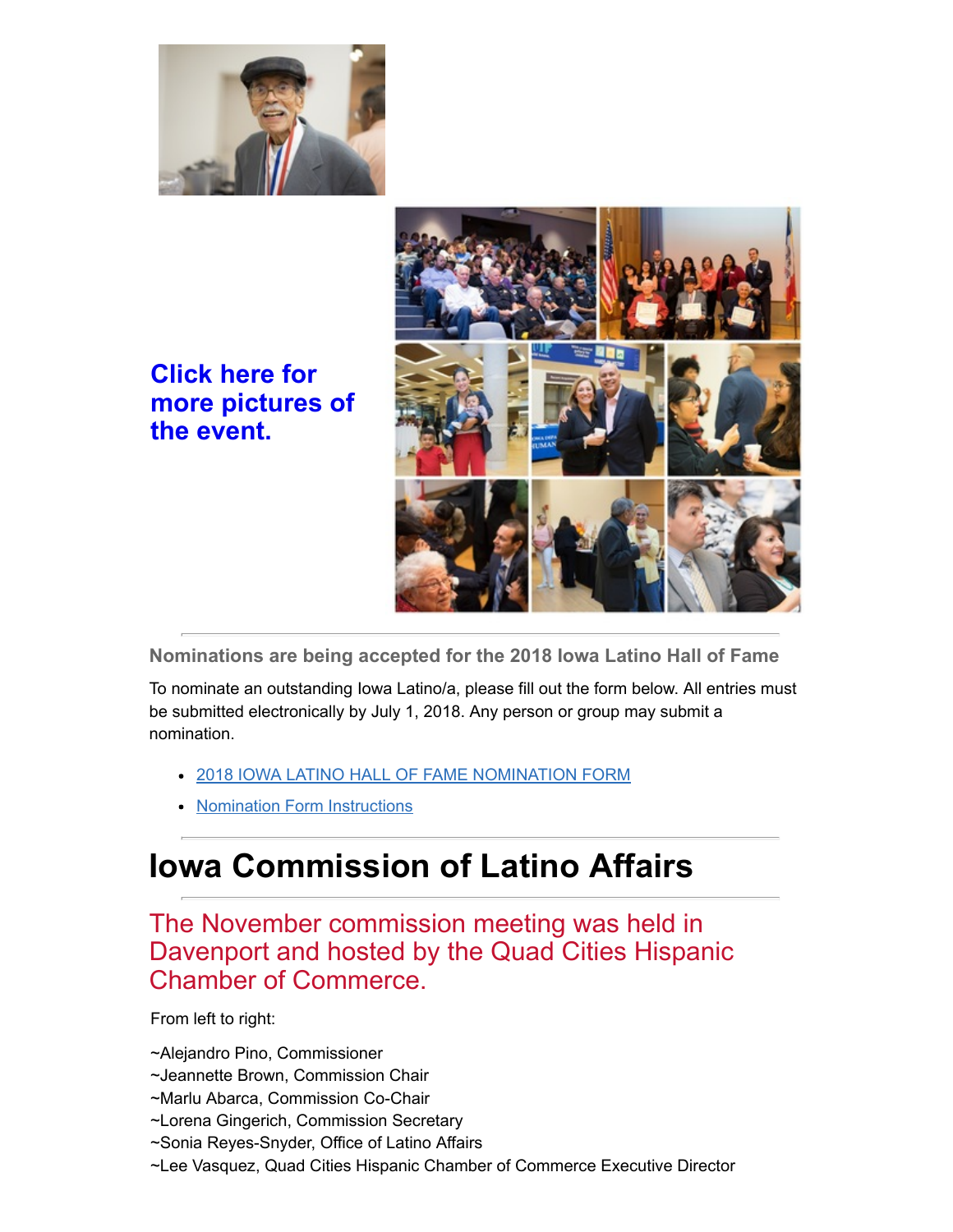

### Iowa Commission of Latino Affairs Vacancies

Like all statewide boards and commissions, the [Latino Affairs Commission](https://humanrights.iowa.gov/cas/welcome-office-latino-affairs/commission?utm_medium=email&utm_source=govdelivery) is balanced for gender and political affiliation and it's made up of seven Governor-appointed community members who volunteer their time to represent the Latino community in Iowa.

According to Iowa Section Code Section 216A.15, the Iowa Commission of Latino Affairs has the following duties:

1. Study the opportunities for and changing needs of the Latino population of this state.

2. Serve as liaison between the office and the public, sharing information and gathering constituency input.

3. Recommend to the board for adoption rules pursuant to chapter 17A as it deems necessary for the commission and office.

- 4. Recommend to the department director policies and programs for the office.
- 5. Establish advisory committees, work groups, or other coalitions as appropriate.

This upcoming year we will have two vacancies, if you are interested in serving on the commission, click [here](https://openup.iowa.gov/board/163/Latino+Affairs+Commission/?utm_medium=email&utm_source=govdelivery) to apply.

### Upcoming Events

Latino Day on the Hill | January 25, 2017 | 9:00 AM to 12: PM

Commission Meeting | January 25, 2017 | 1:30 PM to 3:30 PM

Sonia Reyes-Snyder | Executive Officer Office of Latino Affairs | Iowa Department of Human Rights Lucas State Office Building 321 E 12th Street | Des Moines, IA 50319 Work 515.281.4080 | Fax 515.242.6119 [sonia.reyes-snyder@iowa.gov](mailto:sonia.reyes-snyder@iowa.gov) | [Website](https://humanrights.iowa.gov/cas/la?utm_medium=email&utm_source=govdelivery)